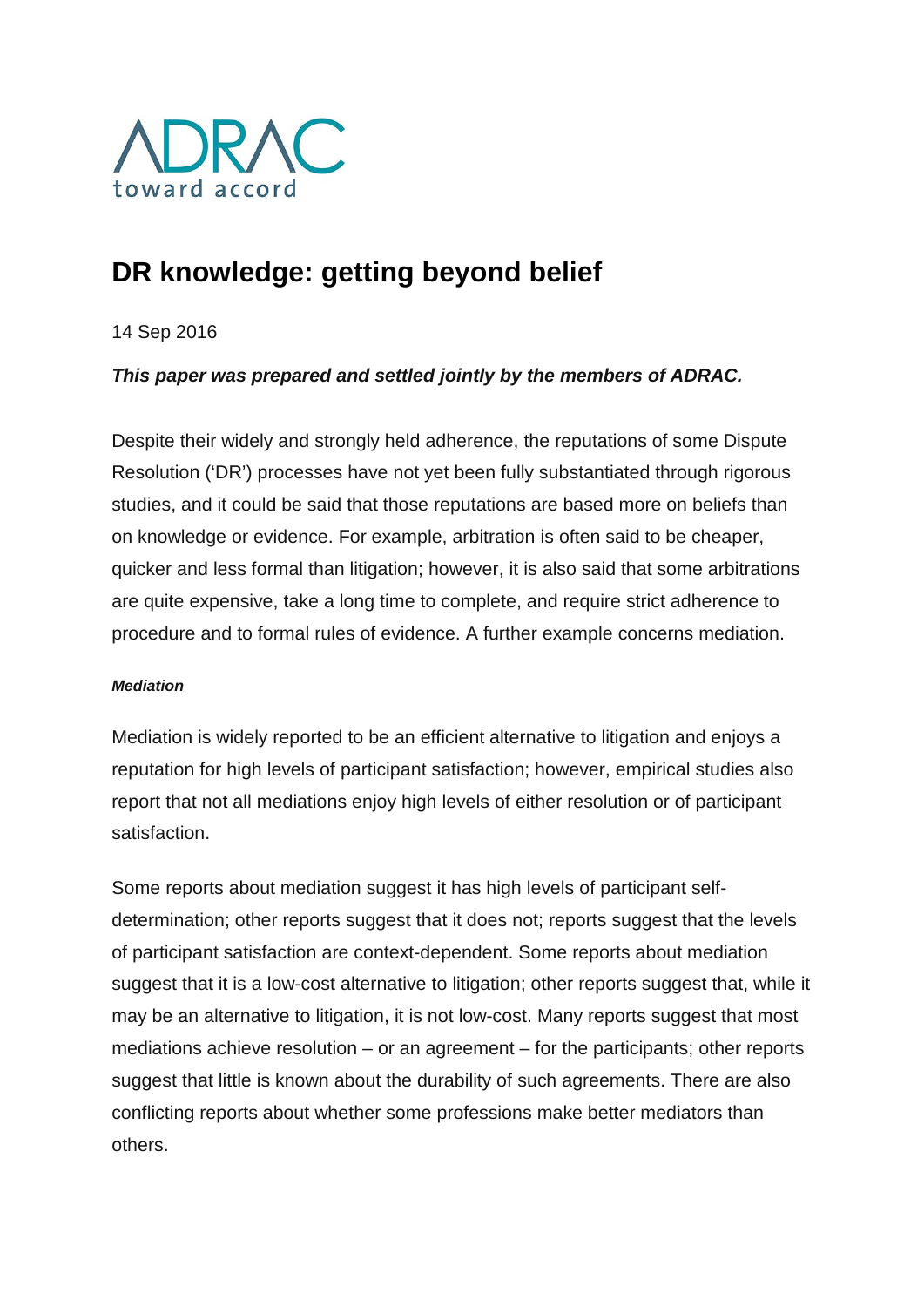#### *Why do the beliefs continue to exist?*

#### *Arbitration*

Commercial arbitration developed as a quick 'look and sniff' process: when traders disputed the quality of raw goods (such as wool or spices), an arbitrator physically examined the goods in question, on-site at the dock or in the warehouse to check their quality, that arbitrator then provided a quick decision for the commercial disputants. In this form, arbitration first gained its reputation for being a cheap, quick and informal DR process for trade and commerce disputes. However, as trade and commerce became more complex, so did the arbitration process, and so did its relationship with the court systems in the various countries in which it is practised. When it is still asserted that arbitration is a cheap, quick, and informal process, it could be added that this is based on belief about arbitration rather than on knowledge about its operation. Domestic commercial arbitration in Australia is now governed by uniform legislation, as well as various practice rules; international commercial arbitration is overseen by the United Nations Commission on International Trade Law (UNCITRAL) and its Arbitration Rules (as revised in 2010).

Sometimes, arbitration is described as a form of private litigation, or private judging. Unlike with the allocation of judges, the parties to an arbitration have the right and authority to select the arbitrator for their dispute, and the arbitration process is generally expected to be conducted according to the above-mentioned statutes and rules; both these factors differentiate arbitration from the court processes.

## *Mediation*

Many of the beliefs about mediation are said to have their basis in the ideologies from which the process arose during the 1960s and 1970s. During that period of social upheaval in countries like Australia, the USA, and parts of Europe, people sought a DR process that would achieve lasting resolution based on the disputants working together to design their own terms of resolution within the context of their own community. Such ideologies fostered *beliefs* about mediation that continue to dominate its reputation today.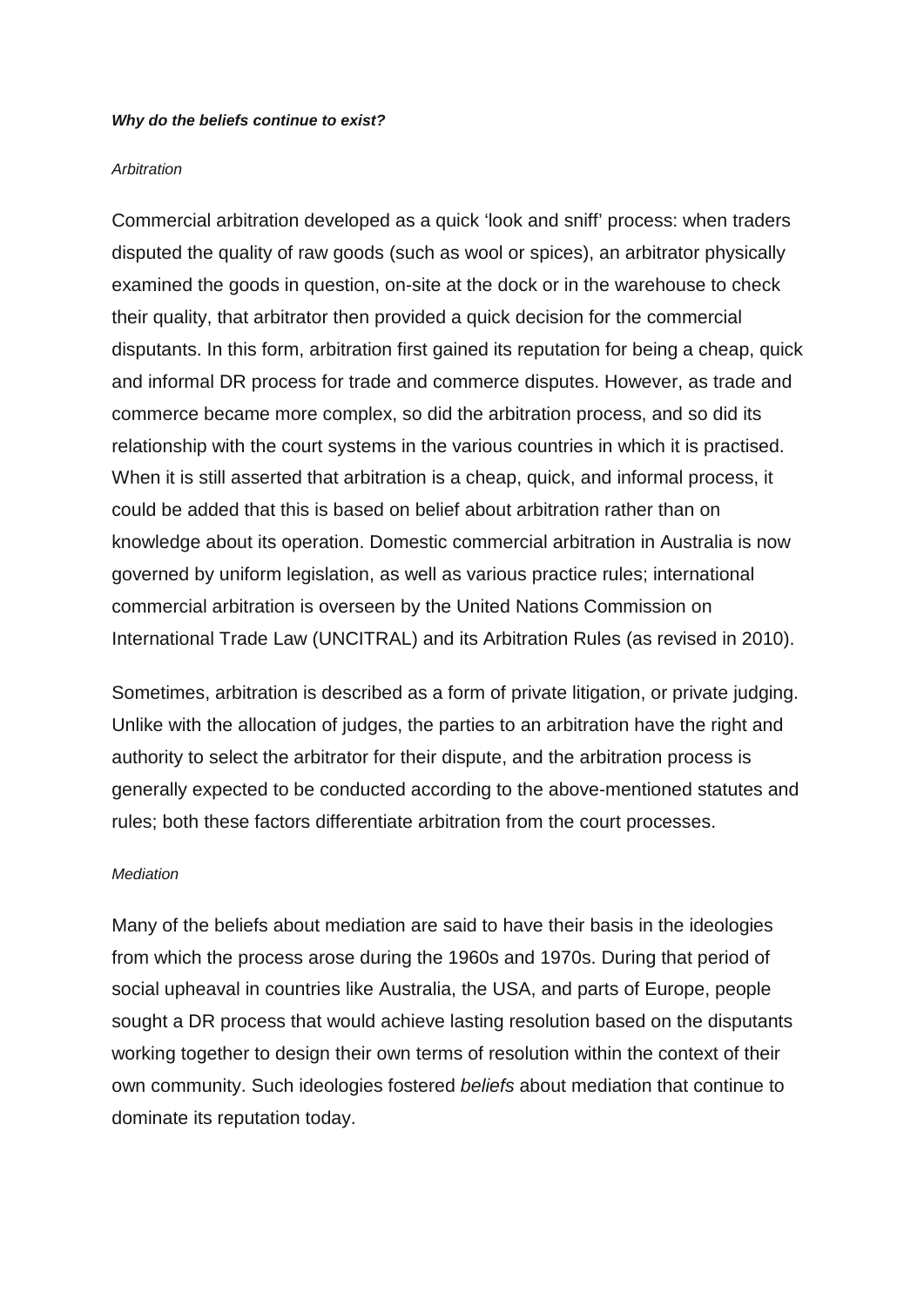When mediation became an integral part of the legal system, that system's need for efficiency fostered *beliefs* about mediation being an efficient DR process.

It is often said, in pejorative tones, that mediation is a 'soft' process, but many experienced mediators and mediation participants know that the effort of creating a mutually beneficial agreement can be much more strenuous than an adversarial, or fighting, display. Similarly, mediation is said to be about the art of compromise; but it has been noted that, when people resort to compromise, no-one gets what they want; it has even been said that resort to compromise is a denial of justice.<sup>[1](http://www.adrac.org.au/adr-mapping/dr-knowledge-getting-beyond-belief#note1)</sup>

Mediation is designed to provide every opportunity for participants to create durable terms of agreement that meet as many as possible of everyone's needs. Although mediation may help participants cease their hostilities – a 'cease-fire', if you will – at its best the mediation process affords participants the opportunity to design a full 'peace treaty' that helps to pre-empt and prevent future hostilities between them.

## *Which DR process is best?*

Another widespread belief is that one or more DR processes is better than any other. ADRAC considers that no one DR process is necessarily or intrinsically better than any other, and it may be quite misleading to suggest otherwise. In some circumstances, arbitration may be more suitable; in another circumstance, conciliation may be more suitable; in another circumstance, mediation may be more suitable; in yet another circumstance, a hybrid process, such as med/arb, may be the most suitable. In some circumstances an unformulated hybrid process may be the most suitable. Ultimately, the participants – and their advisers - should make the decision about which DR process (or combination of processes) to use, and that decision should be based on having considered reliable information about the various DR processes available to them. Participants should not be pushed into the DR process that happens to be preferred by a DR practitioner. And within each broad DR process, it will often (if not usually) be desirable to adapt or modify the process to take account of circumstances surrounding the particular dispute and disputants. Initial intake sessions may be a very useful tool for fine-tuning the ADR process.